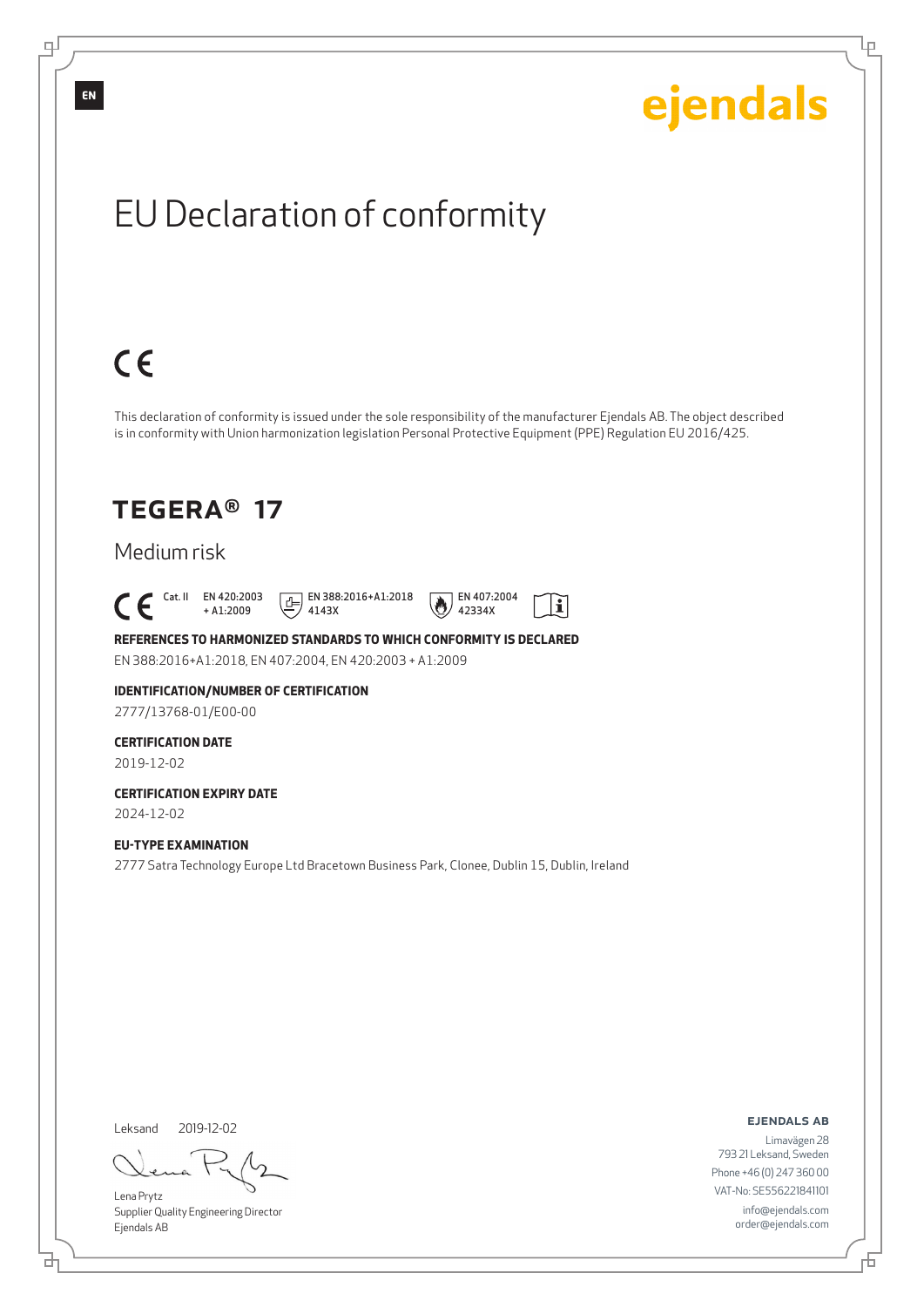Lρ

## EU-försäkran om överensstämmelse

# $C \in$

Denna försäkran om överensstämmelse utfärdas på eget ansvar av tillverkaren Ejendals AB. Föremålet för försäkran överensstämmer med EU-harmoniserad lagstiftning för personlig skyddsutrustning (PPE), EU-förordning 2016/425.

### TEGERA® 17

### Medelhög risk

 $\begin{bmatrix} \mathsf{Cat} & \mathsf{II} & \mathsf{EN} & 420:2003 \\ + & 41:2009 \end{bmatrix}$ + A1:2009

4143X

 $E$  EN 388:2016+A1:2018



**HÄNVISNINGAR TILL DE HARMONISERADE STANDARDER SOM AVSES MED FÖRSÄKRAN OM ÖVERENSSTÄMMELSE** EN 388:2016+A1:2018, EN 407:2004, EN 420:2003 + A1:2009

42334X

### **IDENTIFIERING/CERTIFIKATSNUMMER**

2777/13768-01/E00-00

#### **CERTIFIERINGSDATUM**

2019-12-02

### **CERTIFIERINGENS UTGÅNGSDATUM**

2024-12-02

#### **EU-TYPKONTROLL**

2777 Satra Technology Europe Ltd Bracetown Business Park, Clonee, Dublin 15, Dublin, Ireland

Leksand 2019-12-02

<u>다</u>

Lena Prytz Supplier Quality Engineering Director Ejendals AB

ejendals ab

Đ

Limavägen 28 793 21 Leksand, Sweden Phone +46 (0) 247 360 00 VAT-No: SE556221841101 info@ejendals.com order@ejendals.com

டி

**SV**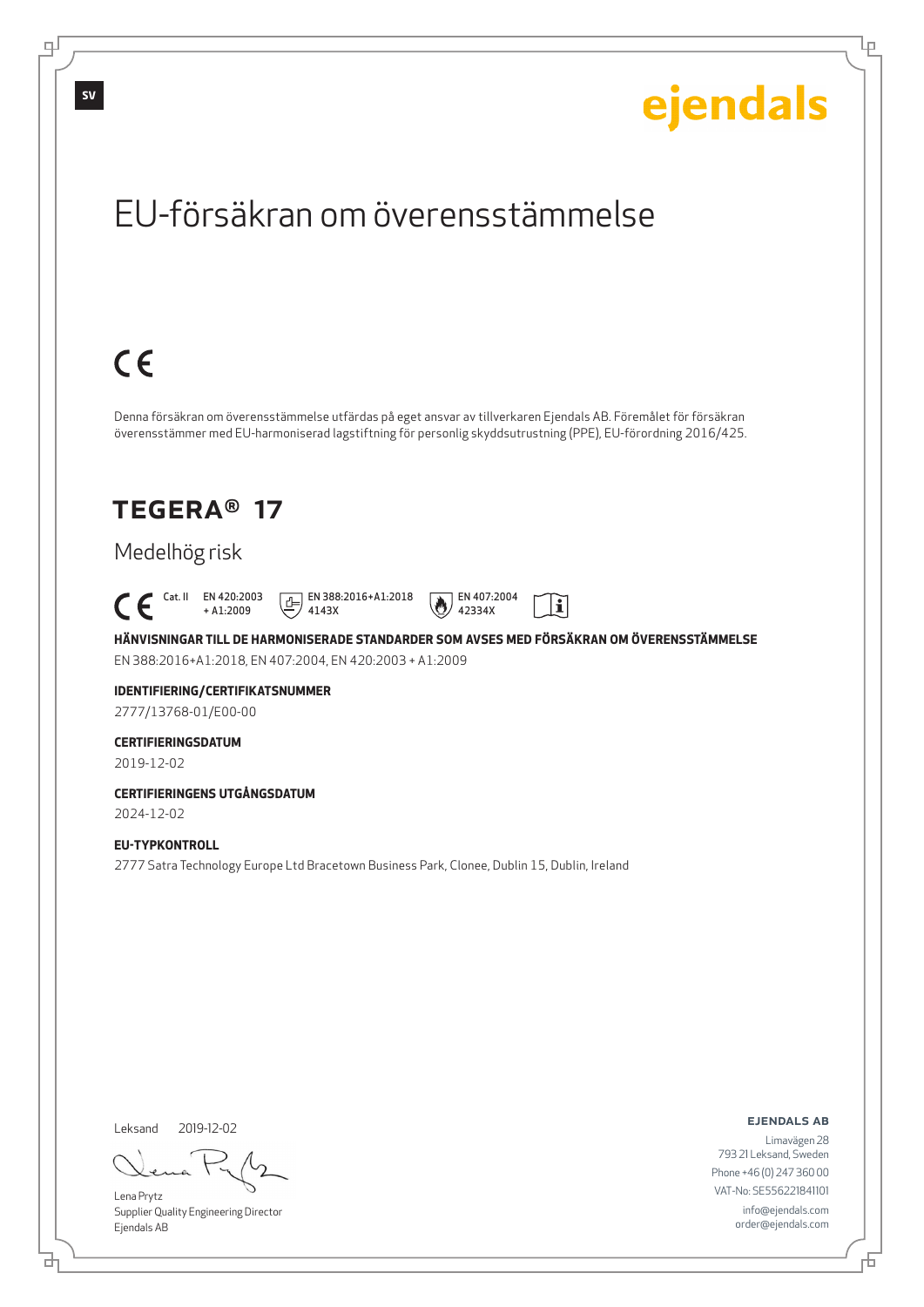

Lena Prytz

டி

Supplier Quality Engineering Director Ejendals AB

브

793 21 Leksand, Sweden Phone +46 (0) 247 360 00 VAT-No: SE556221841101 info@ejendals.com order@ejendals.com

Đ

Ļμ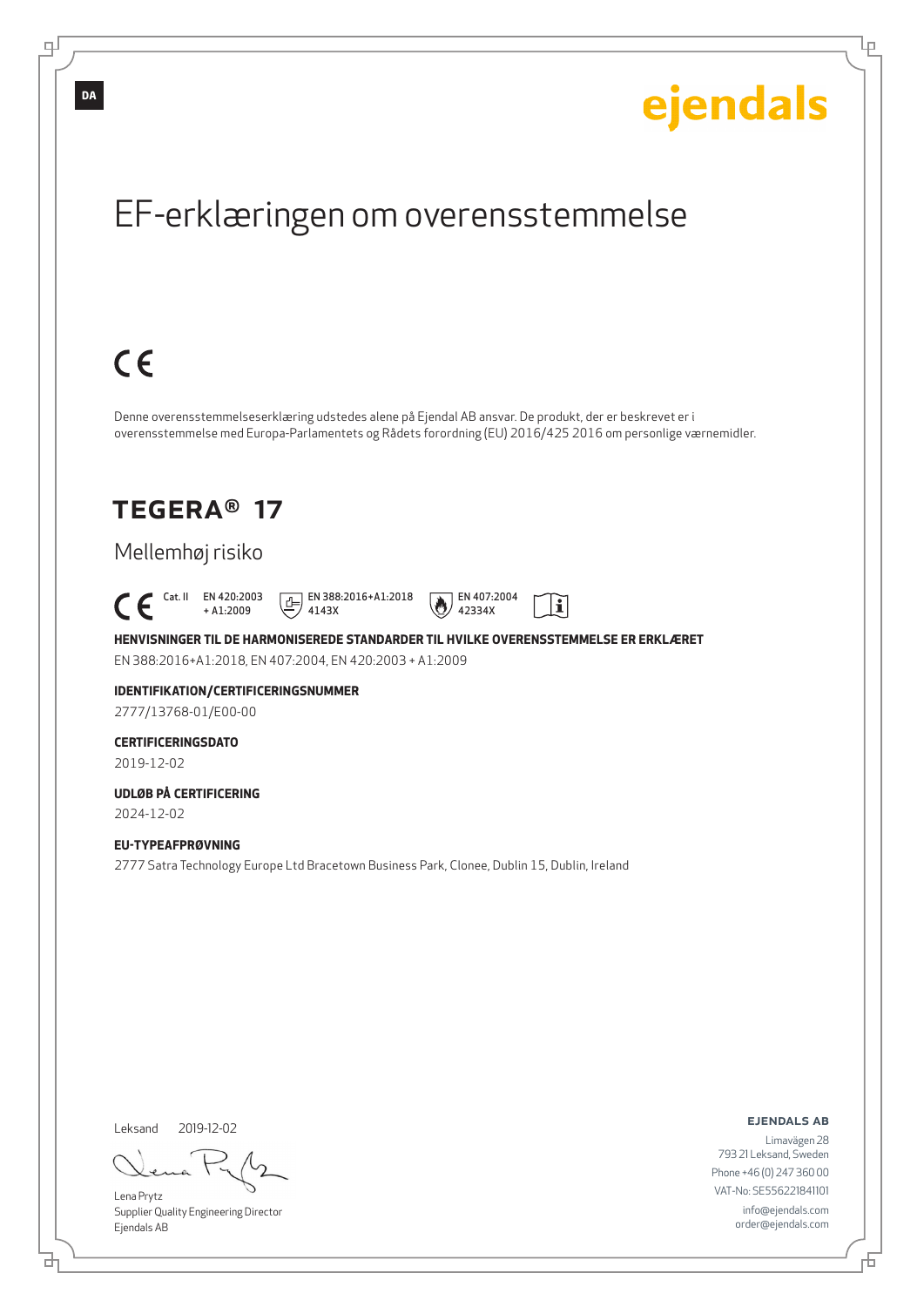## EU-asetuksen Vaatimustenmukaisuusvakuutus  $C \in$ Valmistaja Ejendals AB antaa tämän vaatimustenmukaisuusvakuutuksen omalla vastuullaan. Kuvattu vakuutuksen kohde täyttää Euroopan unionin yhdenmukaistamislainsäädännössä henkilösuojaimia koskevan asetuksen EU 2016/425 vaatimukset. TEGERA® 17 Keskitason riski Cat. II EN 420:2003  $E$  EN 388:2016+A1:2018 EN 407:2004  $|\tilde{\mathbf{i}}|$ + A1:2009 4143X 42334X **VIITTAUKSET YHDENMUKAISTETTUIHIN STANDARDEIHIN, JOITA VAATIMUSTENMUKAISUUSVAKUUTUS KOSKEE** EN 388:2016+A1:2018, EN 407:2004, EN 420:2003 + A1:2009

#### **SERTIFIKAATIN NUMERO**

2777/13768-01/E00-00

#### **SERTIFIOINTIPÄIVÄMÄÄRÄ**

2019-12-02

#### **SERTIFIKAATIN VIIMEINEN VOIMASSAOLOPÄIVÄ**

2024-12-02

#### **EU-TYYPPITARKASTUS** 2777 Satra Technology Europe Ltd Bracetown Business Park, Clonee, Dublin 15, Dublin, Ireland

Leksand 2019-12-02

브

Lena Prytz Supplier Quality Engineering Director Ejendals AB

#### ejendals ab

Limavägen 28 793 21 Leksand, Sweden Phone +46 (0) 247 360 00 VAT-No: SE556221841101 info@ejendals.com order@ejendals.com

டி

Đ

Lμ

ejendals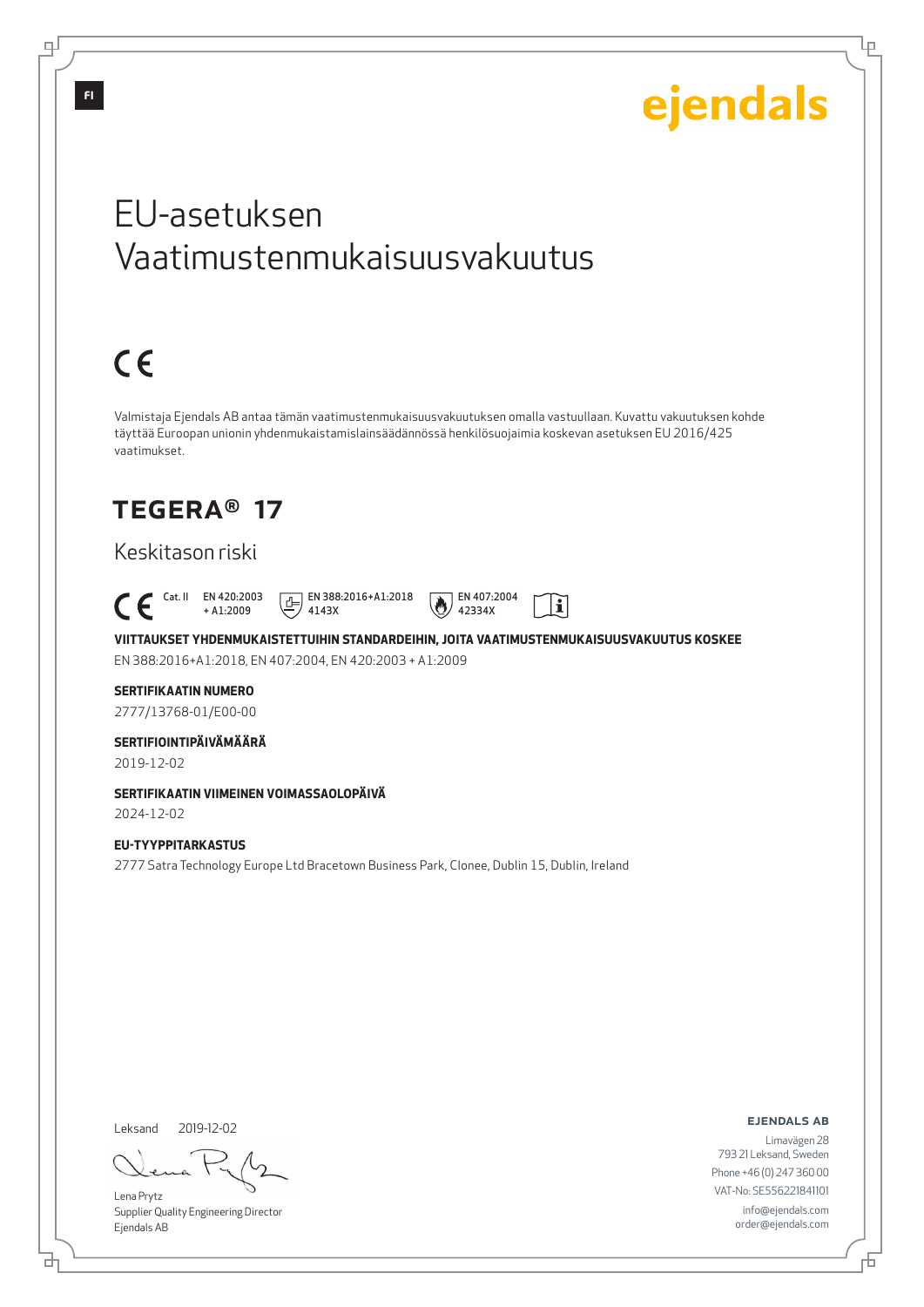Ļμ

## Déclaration de conformité de l'Union Européenne

# $C \in$

La présente déclaration de conformité est établie sous la seule responsabilité du fabricant, Ejendals AB. L'objet décrit est conforme à la Règlementation 2016/425 de l'Union Européenne sur l'harmonisation des législations de l'Union Européenne relatives aux équipements de protection individuelle (EPI).

## TEGERA® 17

### Risque moyen

Cat. II EN 420:2003

+ A1:2009 4143X





42334X

**RÉFÉRENCES AUX NORMES HARMONISÉES PAR RAPPORT AUXQUELLES LA CONFORMITÉ EST DÉCLARÉE** EN 388:2016+A1:2018, EN 407:2004, EN 420:2003 + A1:2009

## **IDENTIFICATION/NUMÉRO DE CERTIFICATION**

2777/13768-01/E00-00

#### **DATE DE CERTIFICATION**

2019-12-02

### **DATE D'EXPIRATION DU CERTIFICAT**

2024-12-02

#### **EXAMEN UE DE TYPE**

2777 Satra Technology Europe Ltd Bracetown Business Park, Clonee, Dublin 15, Dublin, Ireland

Leksand 2019-12-02

<u>다</u>

Lena Prytz Supplier Quality Engineering Director Ejendals AB

ejendals ab

Đ

Limavägen 28 793 21 Leksand, Sweden Phone +46 (0) 247 360 00 VAT-No: SE556221841101 info@ejendals.com order@ejendals.com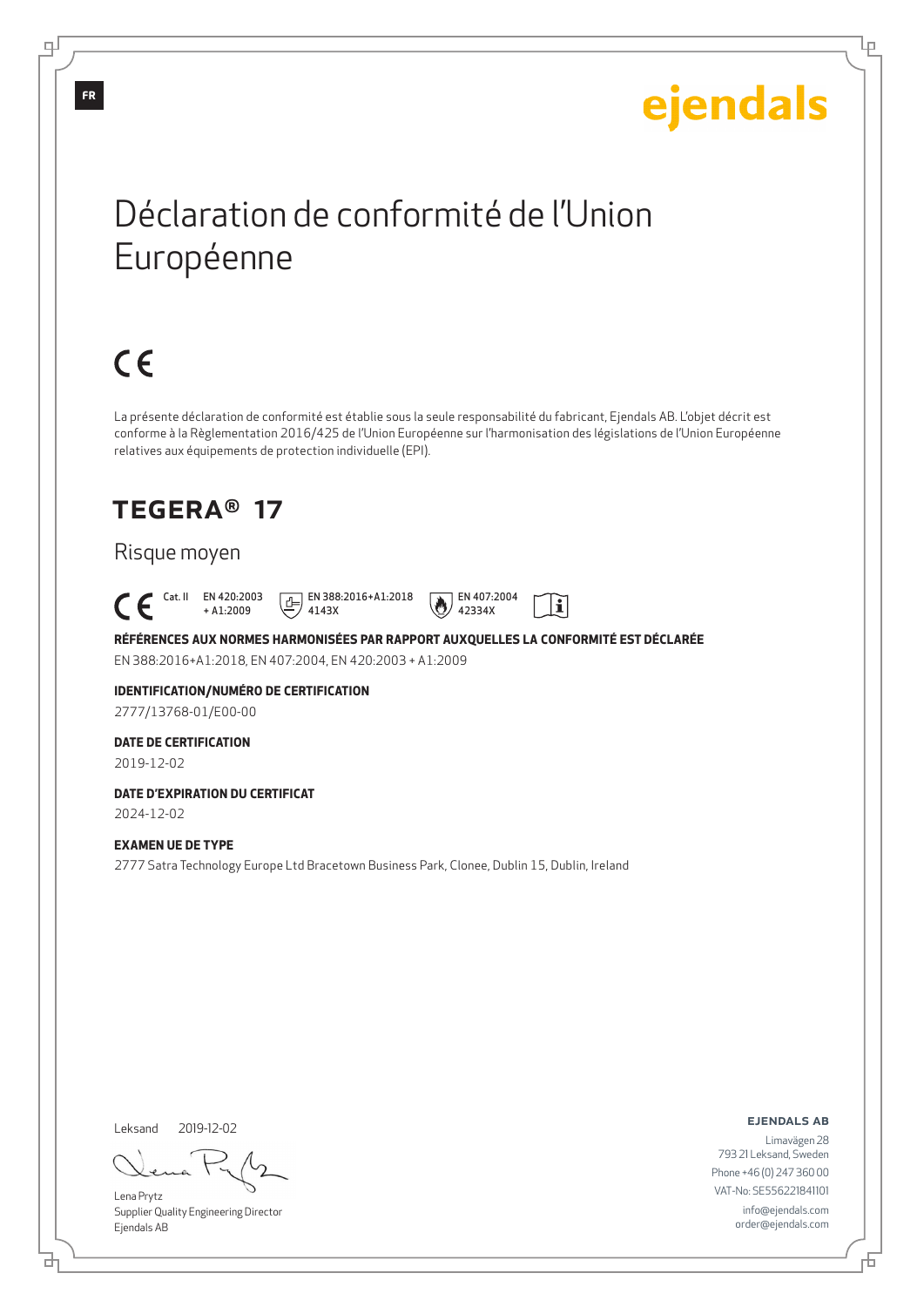

Leksand 2019-12-02

<u>다</u>

∓

Lena Prytz Supplier Quality Engineering Director Ejendals AB

ejendals ab

Limavägen 28 793 21 Leksand, Sweden Phone +46 (0) 247 360 00 VAT-No: SE556221841101 info@ejendals.com order@ejendals.com

舌

Ļμ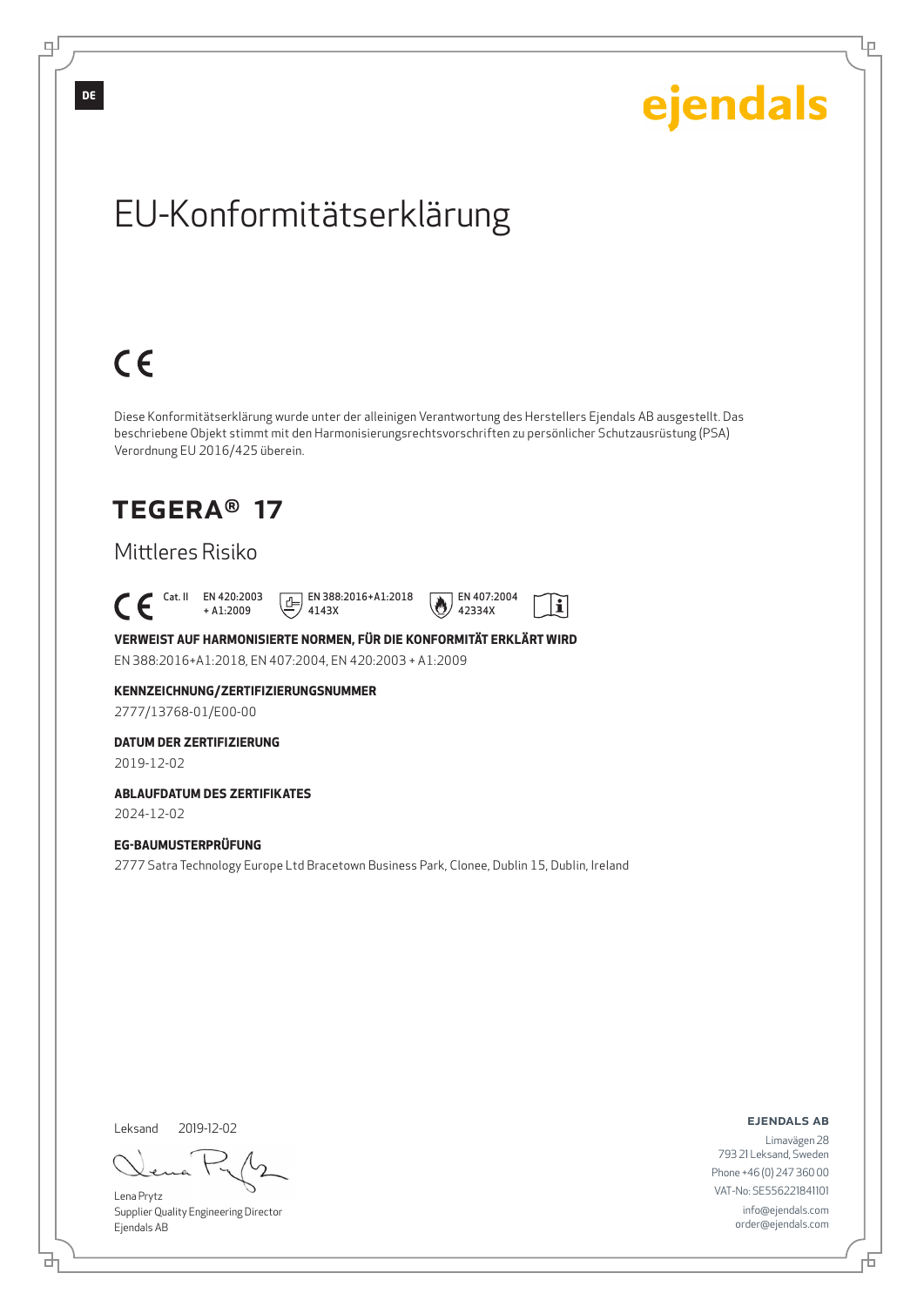ejendals

Ļμ

## EU-samsvarserklæring

# $C \in$

Denne samsvarserklæringen er gitt ut ene og alene under ansvaret til produsenten Ejendals AB. Objektet som er beskrevet, er i samsvar med EUs harmoniseringsregelverk EU-forskrift for personlig verneutstyr (PVU) EU 2016/425.

## TEGERA® 17

### Middels risiko

 $\begin{bmatrix} \text{Cat. II} & \text{EN } 420:2003 \\ + A1:2009 \end{bmatrix}$ + A1:2009

4143X

 $E$  EN 388:2016+A1:2018



**REFERANSER TIL HARMONISERTE STANDARDER MED ERKLÆRT OVERENSSTEMMELSE** EN 388:2016+A1:2018, EN 407:2004, EN 420:2003 + A1:2009

### **IDENTIFISERING/SERTIFISERINGSNUMMER**

2777/13768-01/E00-00

#### **SERTIFISERINGSDATO**

2019-12-02

### **UTLØPSDATO SERTIFISERING**

2024-12-02

#### **UNDERSØKELSE EU-TYPE**

2777 Satra Technology Europe Ltd Bracetown Business Park, Clonee, Dublin 15, Dublin, Ireland

Leksand 2019-12-02

<u>다</u>

Lena Prytz Supplier Quality Engineering Director Ejendals AB

ejendals ab

舌

Limavägen 28 793 21 Leksand, Sweden Phone +46 (0) 247 360 00 VAT-No: SE556221841101 info@ejendals.com order@ejendals.com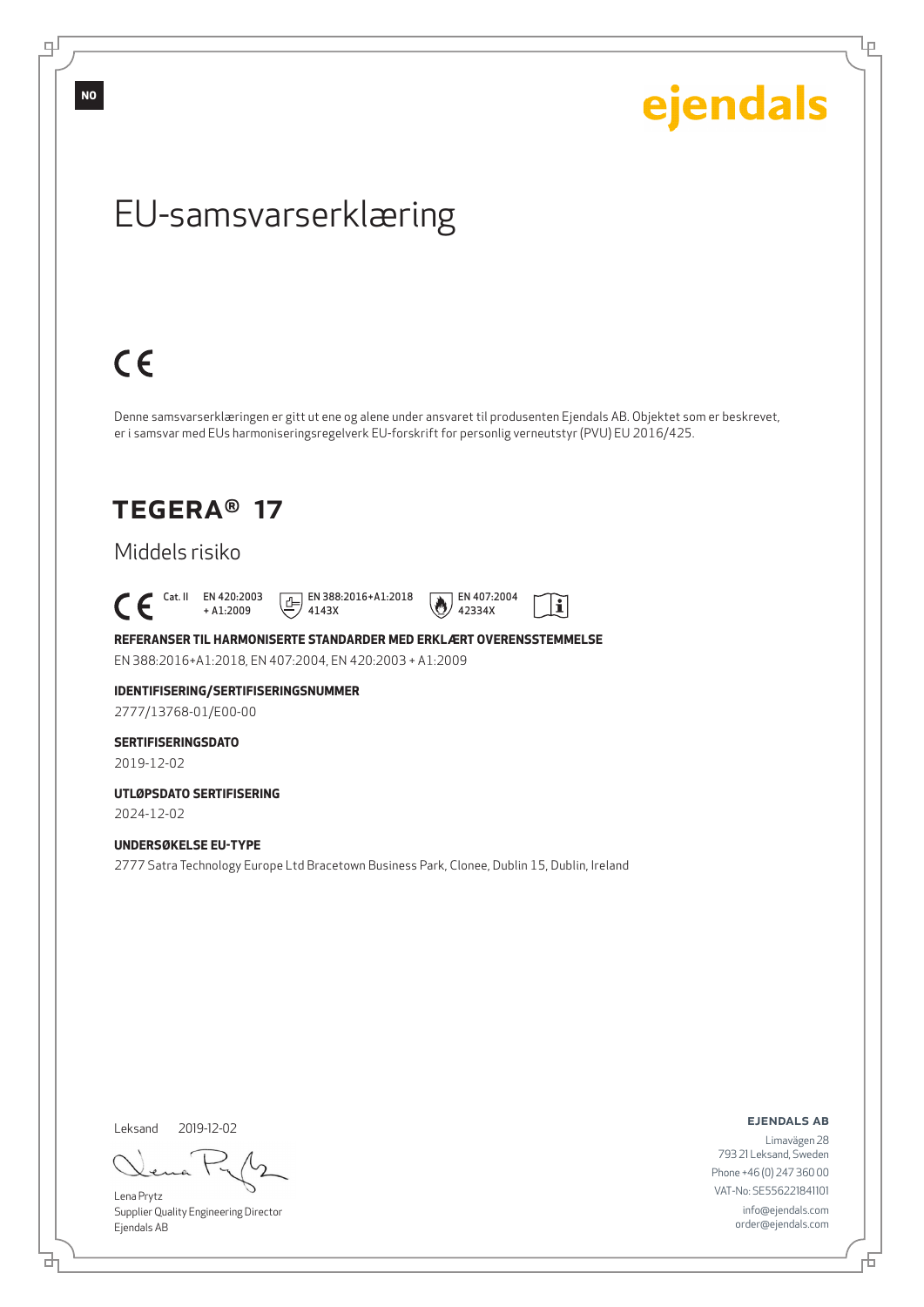Ļμ

## ЕС Декларация соответствия

# $C \in$

Эта декларация соответствия выпущена под ответственностью производителя Ejendals AB. Объект соответствует законодательным требованиям ЕС, указанным в Регламенте о средствах индивидуальной защиты (СИЗ) 2016/425.

## TEGERA® 17

### Средний риск

 Cat. II EN 420:2003 + A1:2009

 $E$  EN 388:2016+A1:2018 4143X



 $\mathbf{i}$ 

**ССЫЛКИ НА ГАРМОНИЗИРОВАННЫЕ СТАНДАРТЫ, СООТВЕТСТВИЕ КОТОРЫМ ЗАЯВЛЕНО** EN 388:2016+A1:2018, EN 407:2004, EN 420:2003 + A1:2009

**ИДЕНТИФИКАЦИОННЫЙ НОМЕР / НОМЕР СЕРТИФИКАТА** 2777/13768-01/E00-00

**ДАТА ВЫДАЧИ СЕРТИФИКАТА 2019-12-02**

**ДАТА ОКОНЧАНИЯ СРОКА ДЕЙСТВИЯ СЕРТИФИКАТА 2024-12-02**

#### **ТЕСТИРОВАНИЕ ПО СТАНДАРТУ ЕС**

2777 Satra Technology Europe Ltd Bracetown Business Park, Clonee, Dublin 15, Dublin, Ireland

Leksand 2019-12-02

브

Lena Prytz Supplier Quality Engineering Director Ejendals AB

ejendals ab

舌

Limavägen 28 793 21 Leksand, Sweden Phone +46 (0) 247 360 00 VAT-No: SE556221841101 info@ejendals.com order@ejendals.com

**RU**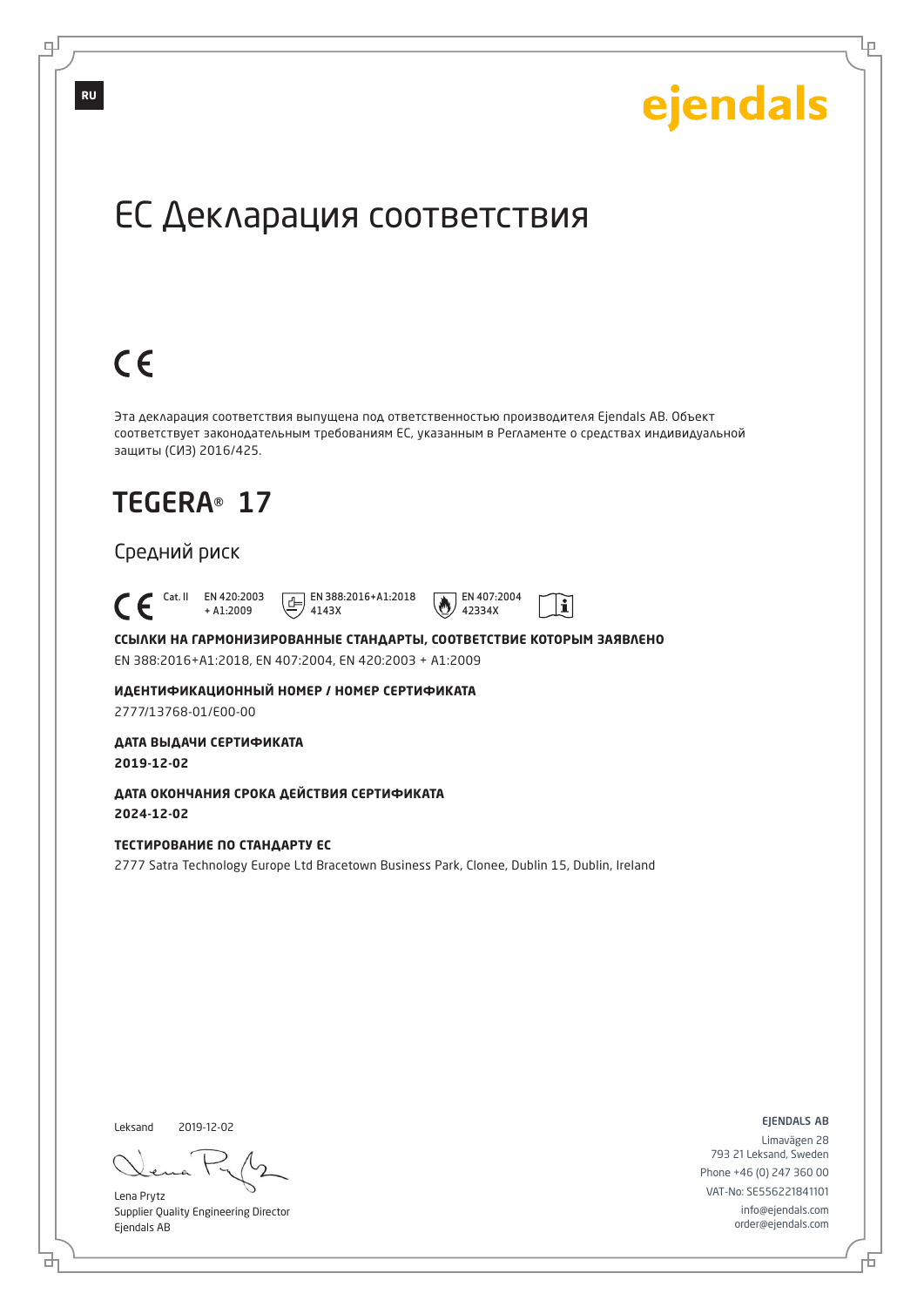

Lena Prytz Supplier Quality Engineering Director Ejendals AB

<u>다</u>

டி

ejendals ab

Limavägen 28 793 21 Leksand, Sweden Phone +46 (0) 247 360 00 VAT-No: SE556221841101 info@ejendals.com order@ejendals.com

Đ

Ļμ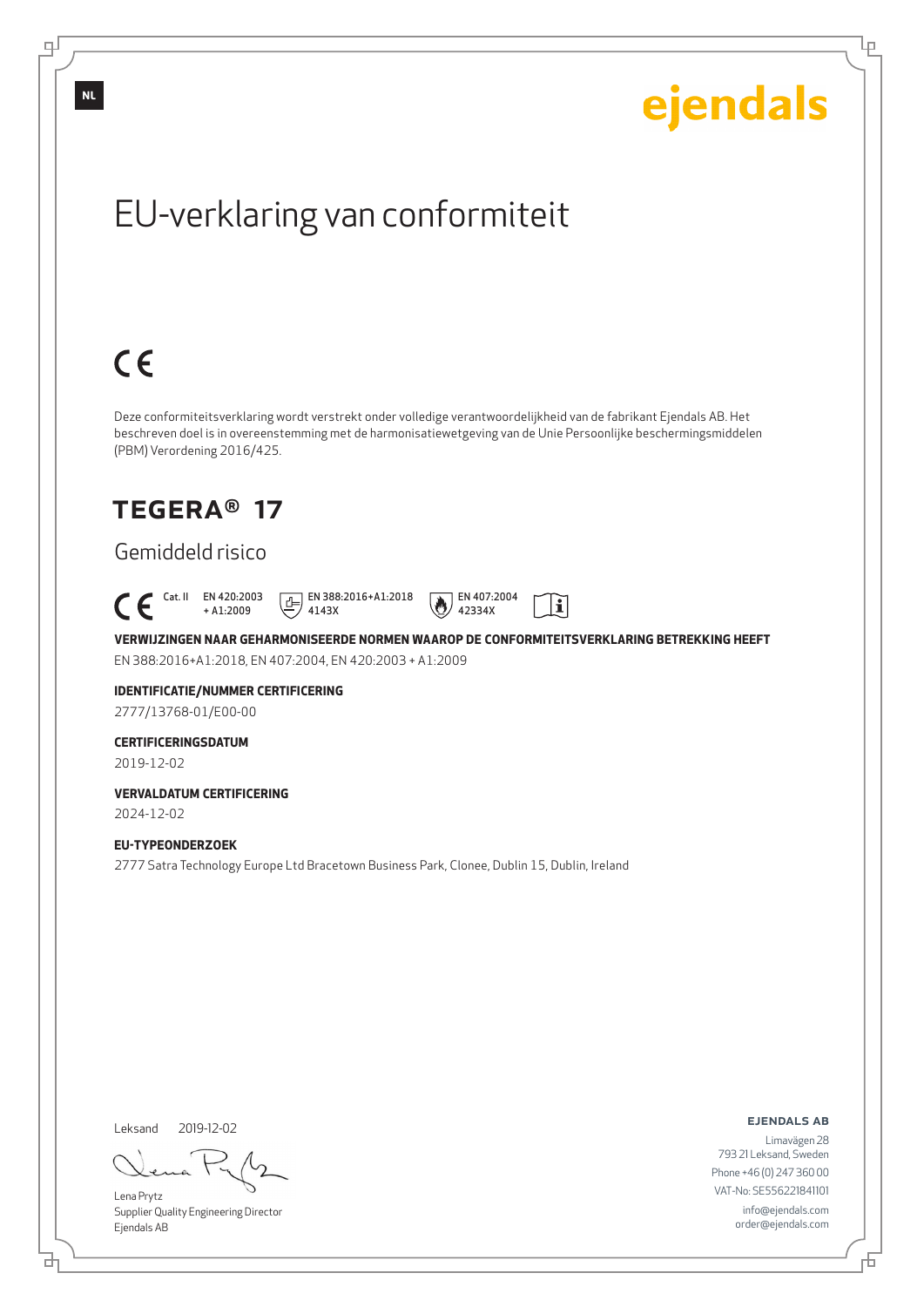

2019-12-02

Leksand

<u>다</u>

டி

Lena Prytz Supplier Quality Engineering Director Ejendals AB

ejendals ab

Lρ

Limavägen 28 793 21 Leksand, Sweden Phone +46 (0) 247 360 00 VAT-No: SE556221841101 info@ejendals.com order@ejendals.com

舌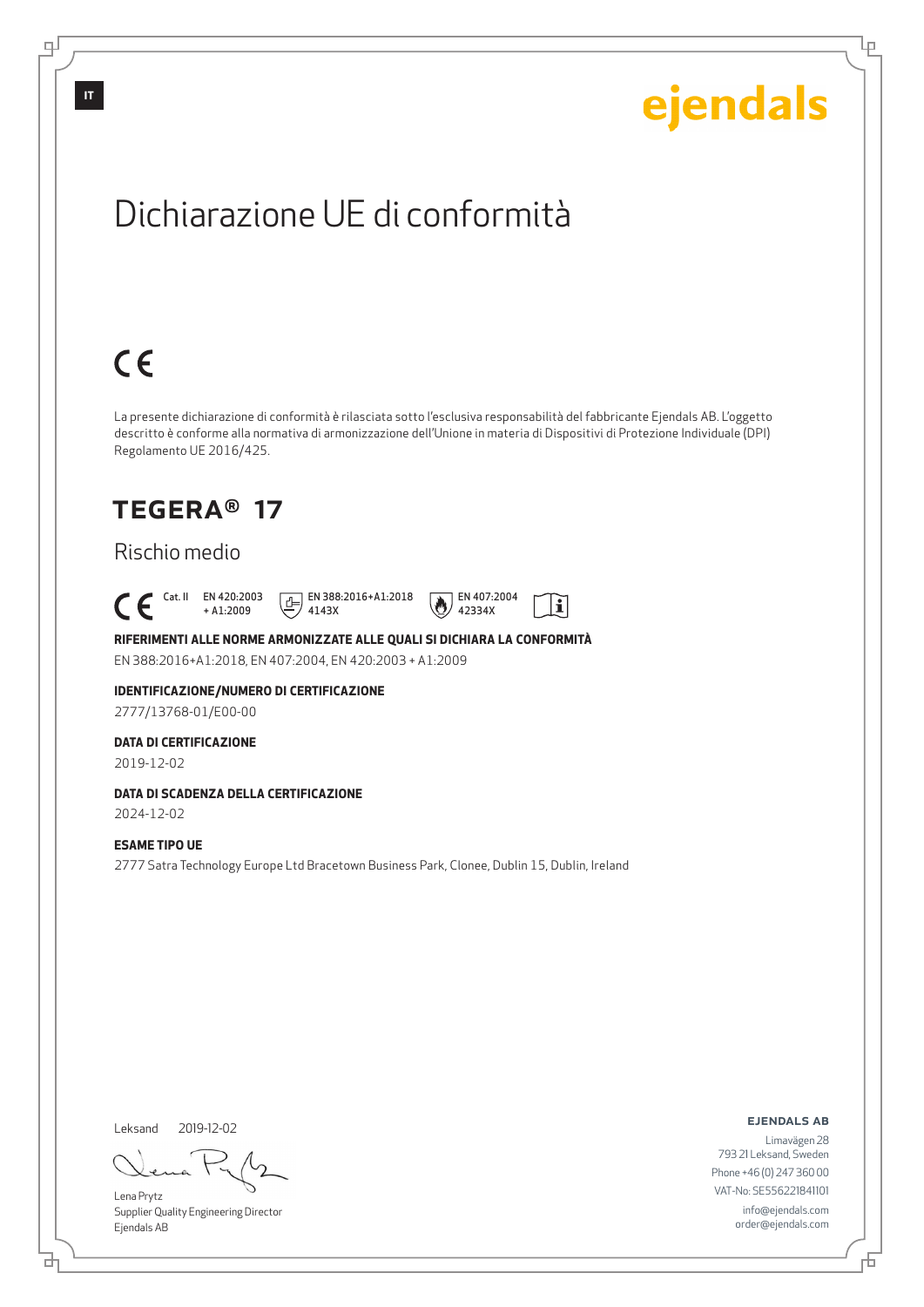Ļμ

## Deklaracja zgodności UE

# $C \in$

Niniejsza deklaracja zgodności została wydana na wyłączną odpowiedzialność producenta, firmy Ejendals AB. Przedmiot opisany w niniejszej deklaracji jest zgodny z wymaganiami unijnego prawodawstwa harmonizacyjnego, zawartymi w rozporządzeniu EU 2016/425 w sprawie środków ochrony indywidualnej.

### TEGERA® 17

### Średnie ryzyko

Cat. II EN 420:2003

+ A1:2009 4143X





**ODWOŁANIA DO NORM ZHARMONIZOWANYCH, W ODNIESIENIU DO KTÓRYCH DEKLAROWANA JEST ZGODNOŚĆ** EN 388:2016+A1:2018, EN 407:2004, EN 420:2003 + A1:2009

42334X

### **IDENTYFIKACJA/NUMER CERTYFIKATU**

2777/13768-01/E00-00

#### **DATA WYSTAWIENIA CERTYFIKATU**

2019-12-02

#### **DATA WAŻNOŚCI CERTYFIKATU**

2024-12-02

#### **BADANIE TYPU UE**

2777 Satra Technology Europe Ltd Bracetown Business Park, Clonee, Dublin 15, Dublin, Ireland

Leksand 2019-12-02

Lena Prytz Supplier Quality Engineering Director Ejendals AB

ejendals ab

Đ

Limavägen 28 793 21 Leksand, Sweden Phone +46 (0) 247 360 00 VAT-No: SE556221841101 info@ejendals.com order@ejendals.com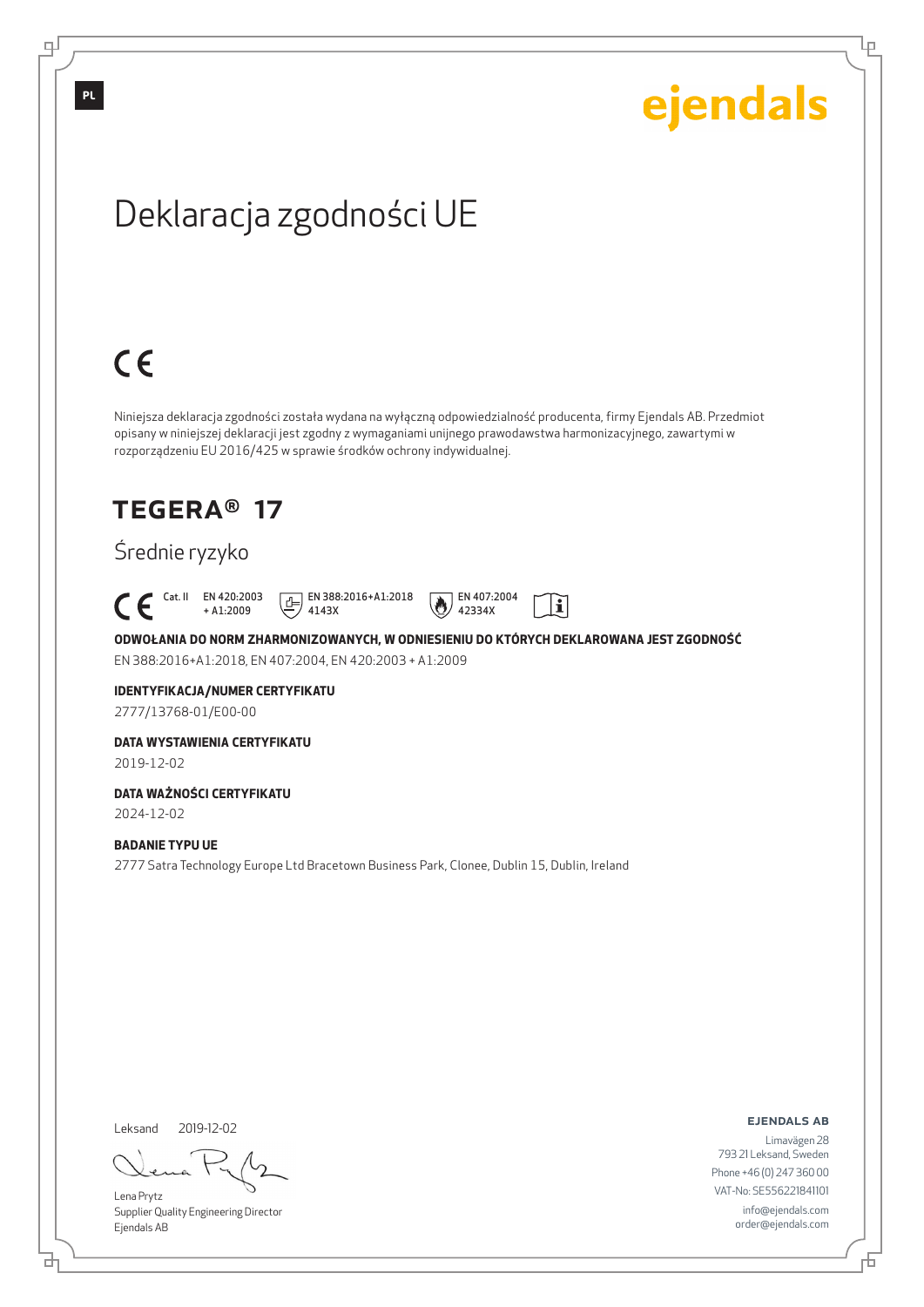Lρ

# Declaración UE de conformidad

# $C \in$

Esta declaración de conformidad se publica bajo la responsabilidad exclusiva del fabricante Ejendals AB. El objeto descrito está en conformidad con la legislación de armonización europea sobre equipos de protección personal (PPE) Reglamento UE 2016/425.

## TEGERA® 17

### Riesgo medio

 Cat. II EN 420:2003 + A1:2009

4143X



 $\tilde{\mathbf{i}}$ 

### **REFERENCIAS A LAS NORMAS ARMONIZADAS A LAS CUALES SE DECLARA LA CONFORMIDAD**

EN 388:2016+A1:2018, EN 407:2004, EN 420:2003 + A1:2009

#### **IDENTIFICACIÓN/NÚMERO DE CERTIFICACIÓN** 2777/13768-01/E00-00

#### **FECHA DE CERTIFICACIÓN**

2019-12-02

#### **FECHA DE CADUCIDAD DE LA CERTIFICACIÓN**

2024-12-02

#### **ANÁLISIS DE TIPO UE**

2777 Satra Technology Europe Ltd Bracetown Business Park, Clonee, Dublin 15, Dublin, Ireland

Leksand 2019-12-02

<u>다</u>

Lena Prytz Supplier Quality Engineering Director Ejendals AB

ejendals ab

Đ

Limavägen 28 793 21 Leksand, Sweden Phone +46 (0) 247 360 00 VAT-No: SE556221841101 info@ejendals.com order@ejendals.com

டி

**ES**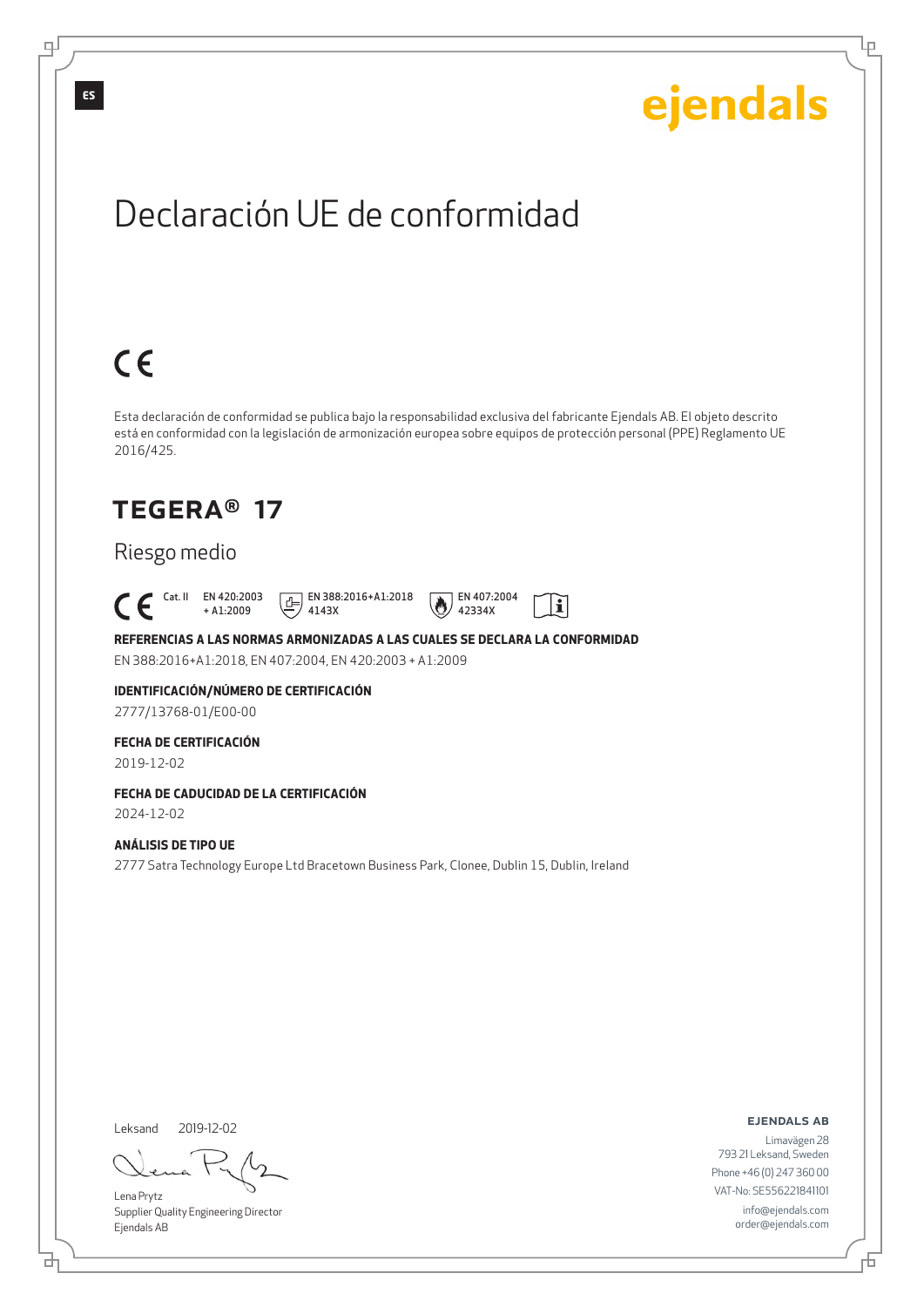

Lena Prytz Supplier Quality Engineering Director Ejendals AB

<u>다</u>

ejendals ab

Limavägen 28 793 21 Leksand, Sweden Phone +46 (0) 247 360 00 VAT-No: SE556221841101 info@ejendals.com order@ejendals.com

舌

Ļμ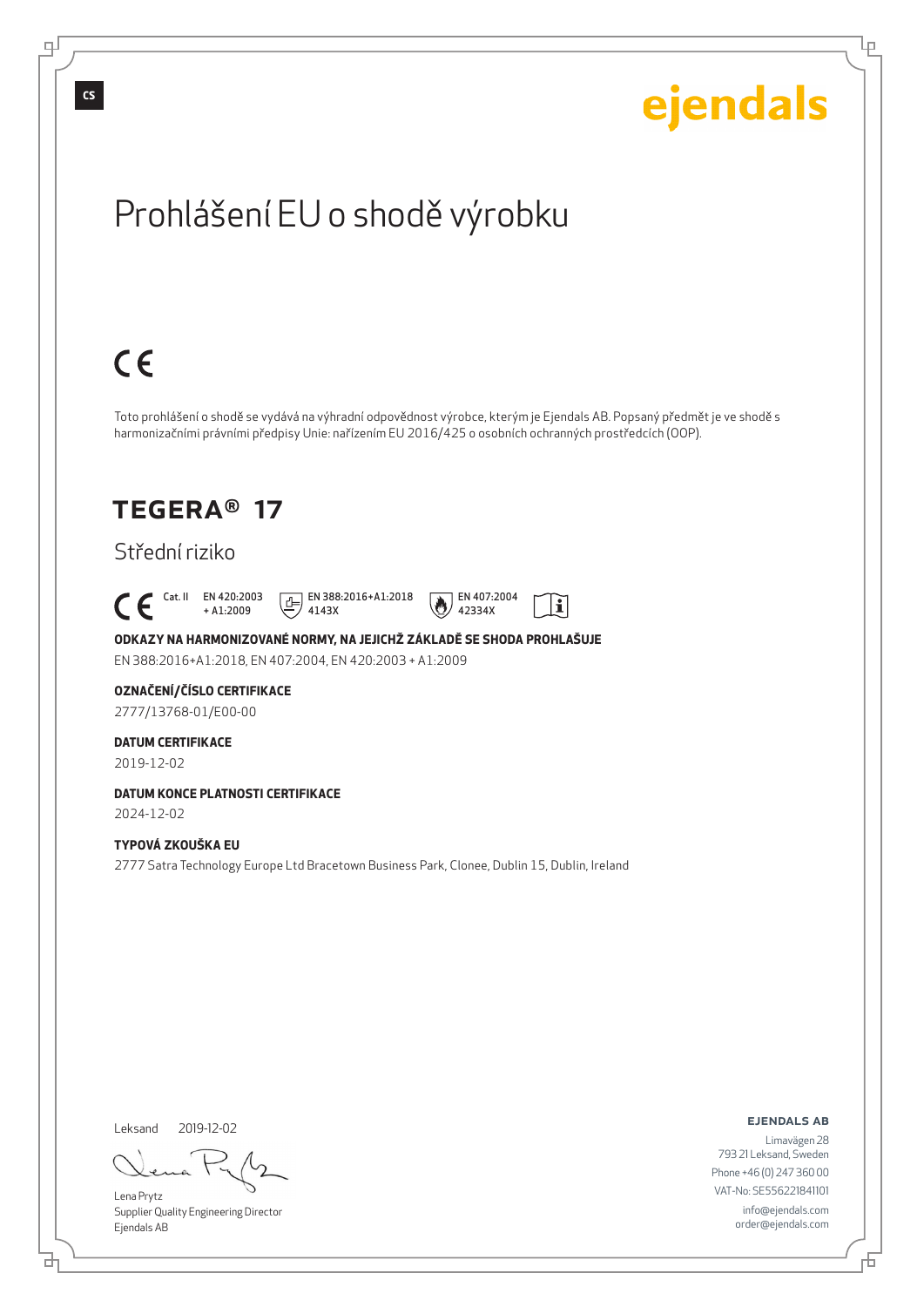

브

டி

Lena Prytz Supplier Quality Engineering Director Ejendals AB

ejendals ab

Đ

Ļμ

Limavägen 28 793 21 Leksand, Sweden Phone +46 (0) 247 360 00 VAT-No: SE556221841101 info@ejendals.com order@ejendals.com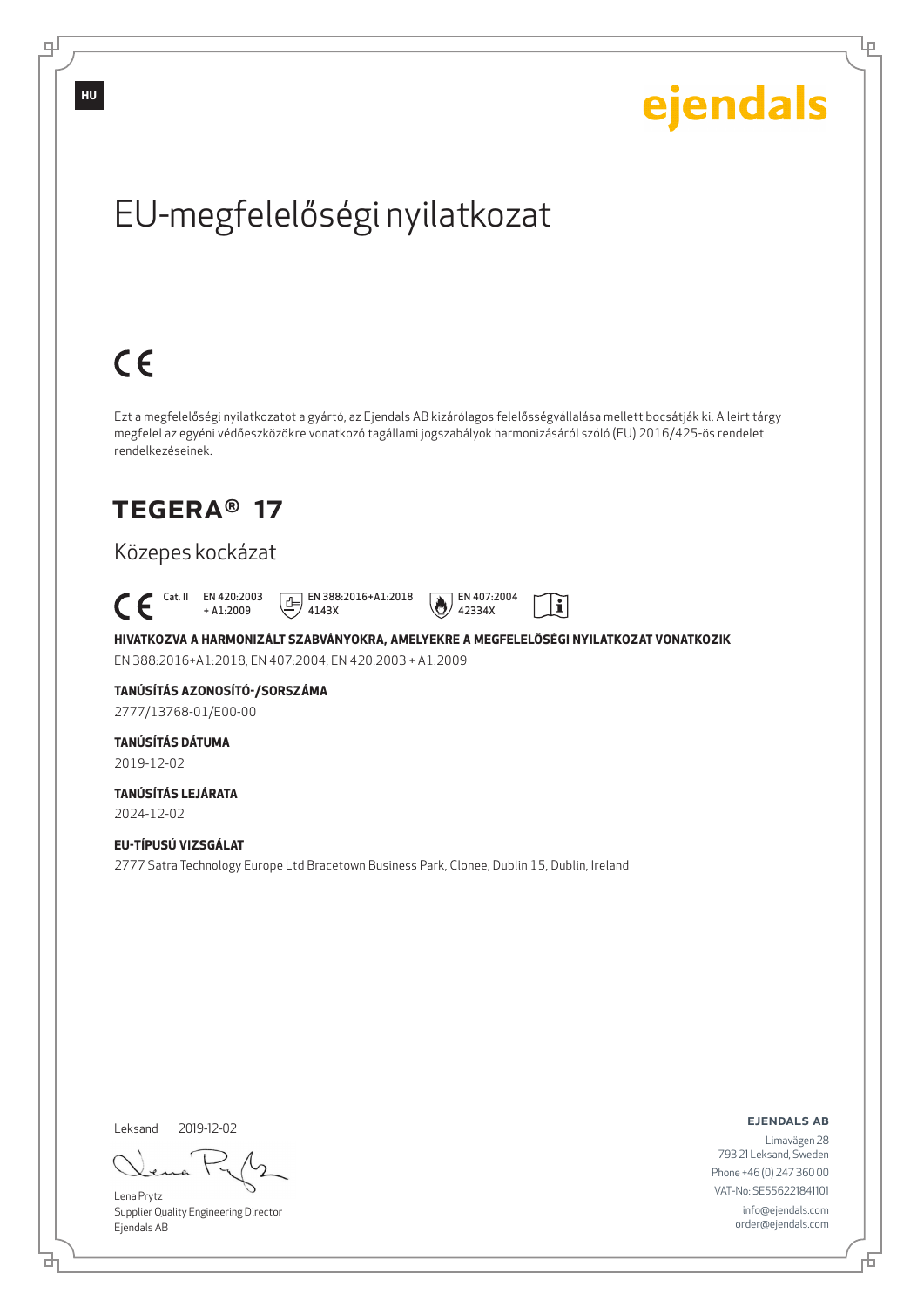

Supplier Quality Engineering Director Ejendals AB

<u>다</u>

டி

Đ

Lρ

order@ejendals.com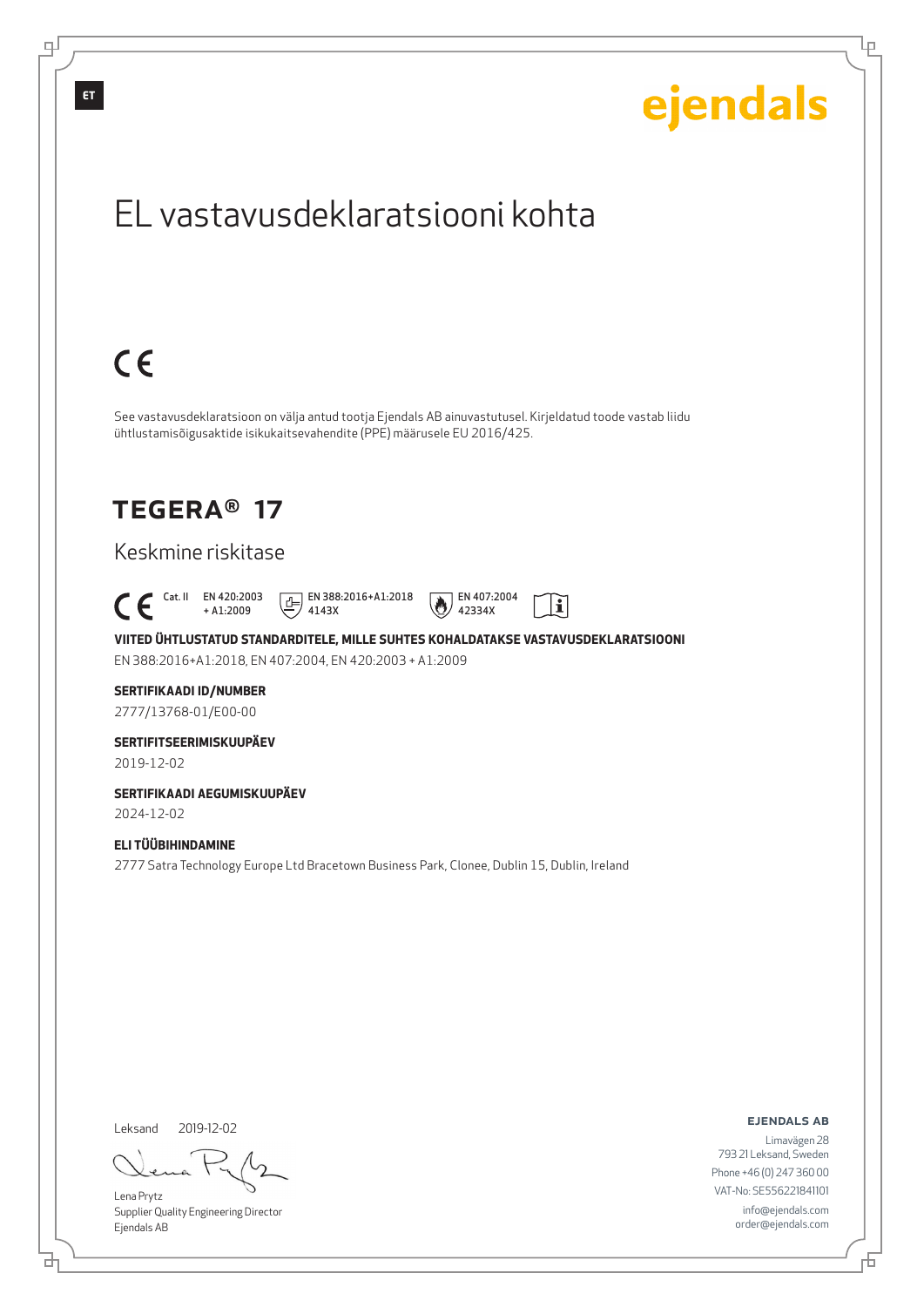## ejendals Declaração UE de conformidade  $C \in$ Esta declaração de conformidade é emitida sob a exclusiva responsabilidade do fabricante, a Ejendals AB. O objeto descrito encontra-se em conformidade com a legislação de harmonização da União, o Regulamento da UE 2016/425 relativo a Equipamento de Proteção Individual (EPI). TEGERA® 17 Médio risco Cat. II EN 420:2003  $E$  EN 388:2016+A1:2018 EN 407:2004  $\tilde{\mathbf{i}}$ + A1:2009 4143X 42334X **REFERÊNCIAS A NORMAS HARMONIZADAS COM AS QUAIS SE DECLARA CONFORMIDADE** EN 388:2016+A1:2018, EN 407:2004, EN 420:2003 + A1:2009 **IDENTIFICAÇÃO/NÚMERO DA CERTIFICAÇÃO**

2777/13768-01/E00-00

#### **DATA DA CERTIFICAÇÃO**

2019-12-02

#### **DATA DE EXPIRAÇÃO DA CERTIFICAÇÃO**

2024-12-02

#### **EXAME UE DE TIPO**

2777 Satra Technology Europe Ltd Bracetown Business Park, Clonee, Dublin 15, Dublin, Ireland

Leksand 2019-12-02

<u>다</u>

Lena Prytz Supplier Quality Engineering Director Ejendals AB

ejendals ab

Đ

Ļμ

Limavägen 28 793 21 Leksand, Sweden Phone +46 (0) 247 360 00 VAT-No: SE556221841101 info@ejendals.com order@ejendals.com

டி

**PT**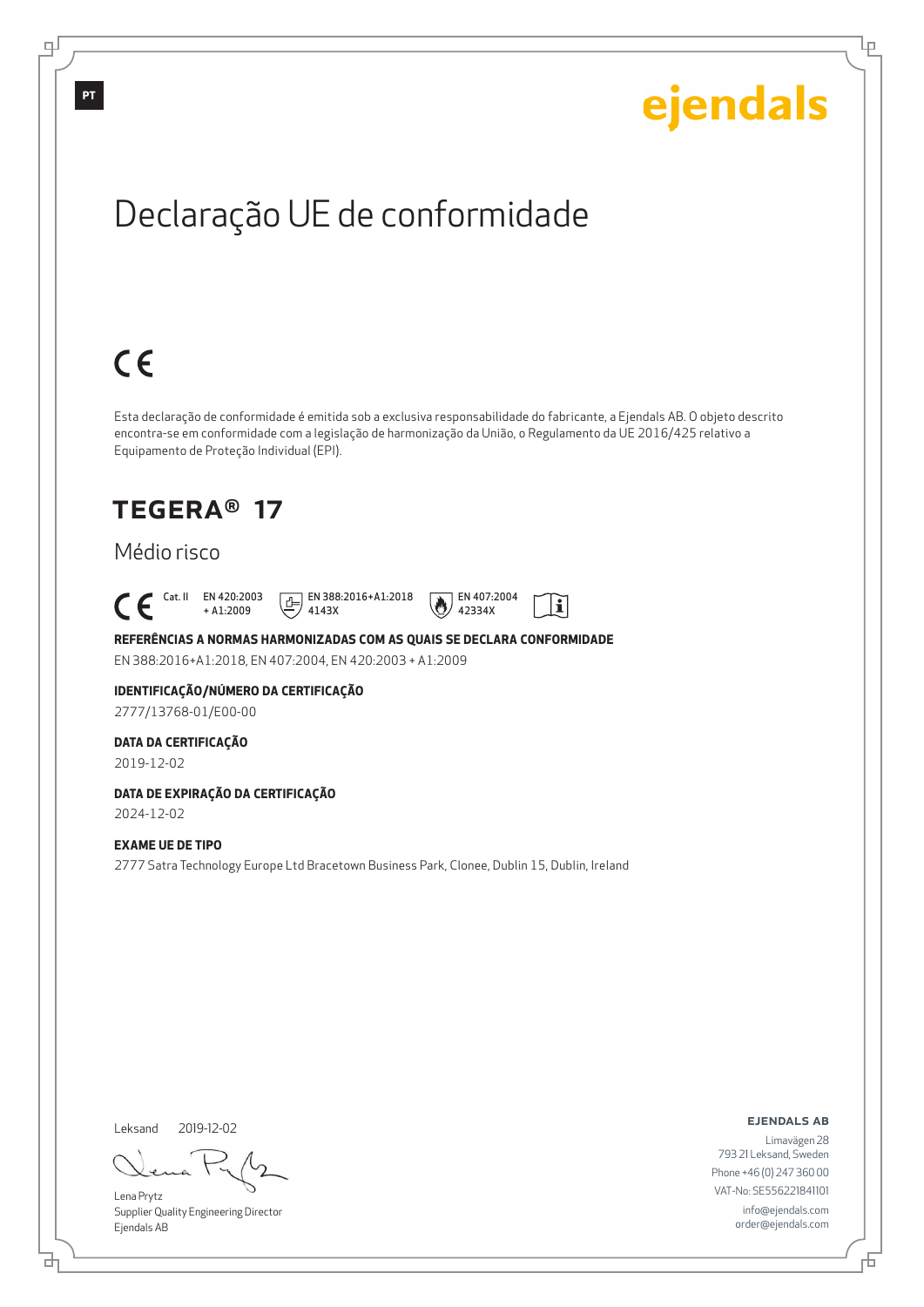Ļμ

# Declaraţie UE privind conformitatea

# $C \in$

Această declaraţie de conformitate este emisă în condiţiile responsabilităţii exclusive a producătorului Ejendals AB. Obiectul descris este în conformitate cu Regulamentul PPE UE 2016/425, referitor la echipamentele de protecţie personală (Personal Protective Equipment – PPE), din cadrul legislaţiei de armonizare a Uniunii.

### TEGERA® 17

### Risc mediu

Cat. II EN 420:2003

+ A1:2009 4143X

 $E$  EN 388:2016+A1:2018



### **TRIMITERI LA STANDARDELE ARMONIZATE CU CARE ESTE DECLARATĂ CONFORMITATEA**

EN 388:2016+A1:2018, EN 407:2004, EN 420:2003 + A1:2009

#### **IDENTIFICARE/NUMĂR DE CERTIFICARE**

2777/13768-01/E00-00

#### **DATA CERTIFICĂRII**

2019-12-02

#### **DATA DE EXPIRARE A CERTIFICĂRII**

2024-12-02

#### **EXAMINARE TIP UE**

2777 Satra Technology Europe Ltd Bracetown Business Park, Clonee, Dublin 15, Dublin, Ireland

Leksand 2019-12-02

<u>다</u>

Lena Prytz Supplier Quality Engineering Director Ejendals AB

ejendals ab

Đ

Limavägen 28 793 21 Leksand, Sweden Phone +46 (0) 247 360 00 VAT-No: SE556221841101 info@ejendals.com order@ejendals.com

∓

**RO**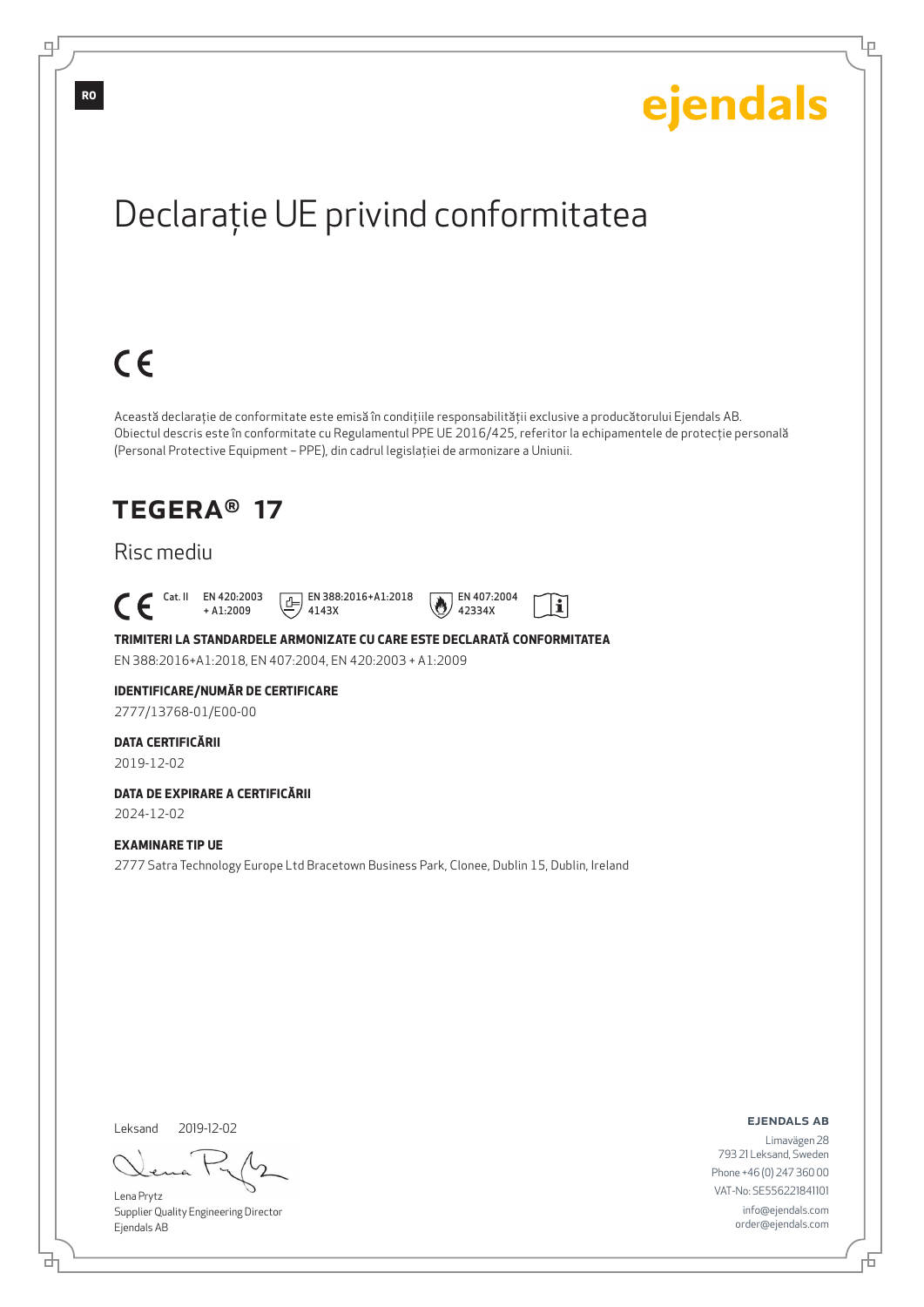## AB Uygunluk beyanı  $C \in$ Bu uygunluk beyanı, üretici Ejendals AB'nin yegane sorumluluğu altında yayımlanır. Açıklanan ürün, Birlik uyum yasası Kişisel Koruyucu Donanım (KKD) Direktifi EU 2016/425 sayılı AB Yönetmeliği ile uyumludur. TEGERA® 17 Orta risk  $\begin{bmatrix} \text{Cat. II} & \text{EN }420:2003 \\ + A1:2009 \end{bmatrix}$  $E$  EN 388:2016+A1:2018 EN 407:2004 li + A1:2009 4143X 42334X

**UYGUNLUĞUN BEYAN EDILDIĞI UYUMLU STANDARTLAR IÇIN REFERANSLAR** EN 388:2016+A1:2018, EN 407:2004, EN 420:2003 + A1:2009

#### **KIMLIK/SERTIFIKA NUMARASI**

2777/13768-01/E00-00

### **SERTIFIKA TARIHI**

2019-12-02

### **SERTIFIKA BITIŞ TARIHI**

2024-12-02

#### **AB TIP INCELEMESI**

2777 Satra Technology Europe Ltd Bracetown Business Park, Clonee, Dublin 15, Dublin, Ireland

Leksand 2019-12-02

đ

Lena Prytz Supplier Quality Engineering Director Ejendals AB

ejendals ab

Limavägen 28 793 21 Leksand, Sweden Phone +46 (0) 247 360 00 VAT-No: SE556221841101 info@ejendals.com order@ejendals.com

**TR**

டி

Ļμ

ejendals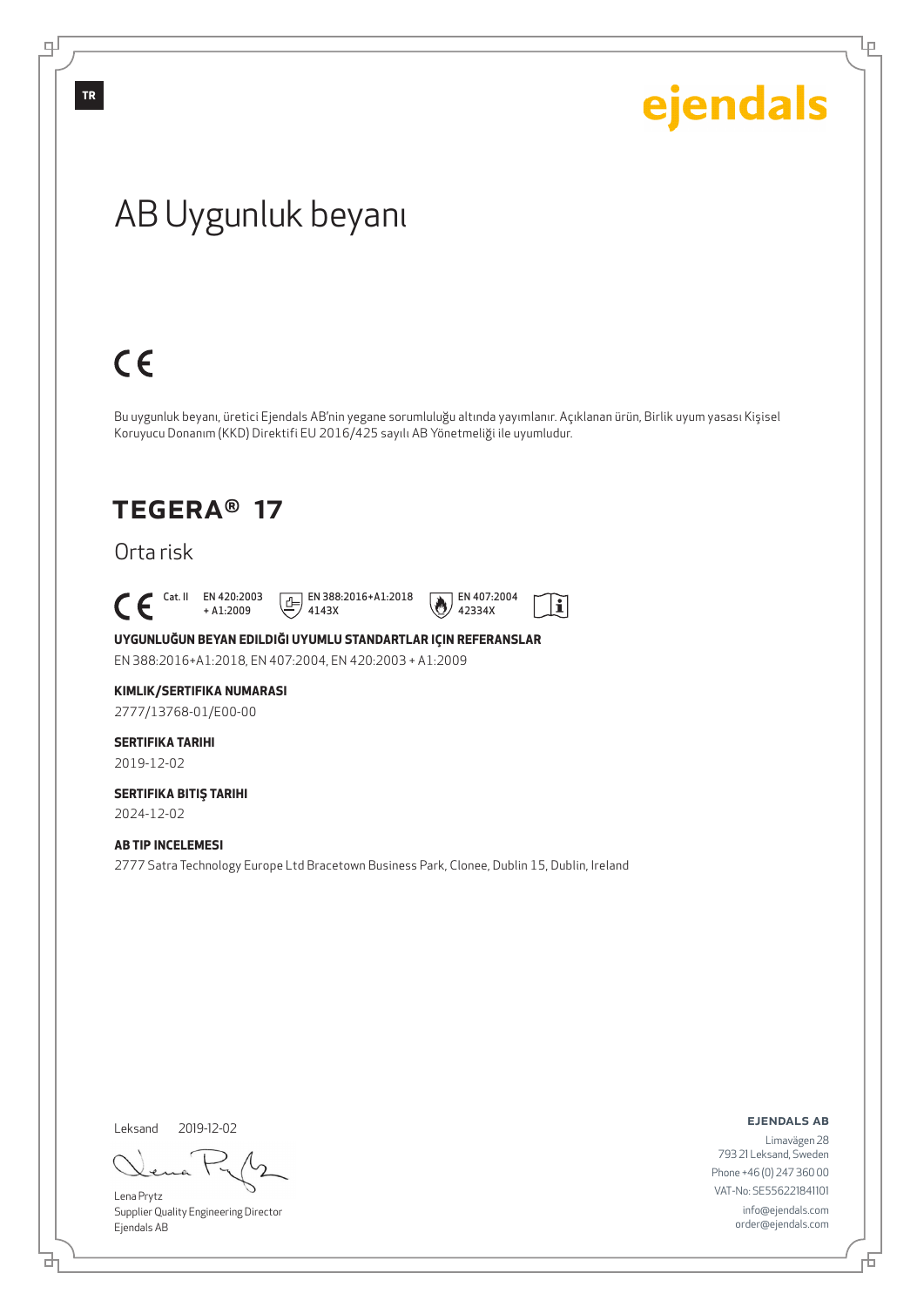Lρ

## Vyhlásenie o zhode EÚ

# $C \in$

Toto vyhlásenie o zhode sa vydáva výlučne na zodpovednosť výrobcu Ejendals AB. Uvedený predmet vyhlásenia je v zhode s príslušnými harmonizačnými právnymi predpismi Únie Nariadenie EÚ 2016/425 o ochrane osobných ochranných prostriedkov (OOP).

### TEGERA® 17

### Stredné riziko

 $\begin{bmatrix} \mathsf{Cat} & \mathsf{II} & \mathsf{EN} & 420:2003 \\ + & \mathsf{A} & 1:2009 \end{bmatrix}$ 

+ A1:2009 4143X





### **ODKAZY NA HARMONIZOVANÉ NORMY, NA ZÁKLADE KTORÝCH BOLA VYHLÁSENÁ ZHODA**

EN 388:2016+A1:2018, EN 407:2004, EN 420:2003 + A1:2009

### **IDENTIFIKÁCIA/ČÍSLO CERTIFIKÁCIE**

2777/13768-01/E00-00

#### **DÁTUM CERTIFIKÁCIE**

2019-12-02

#### **DÁTUM UPLYNUTIA PLATNOSTI CERTIFIKÁTU**

2024-12-02

#### **SKÚŠKA TYPU EÚ**

2777 Satra Technology Europe Ltd Bracetown Business Park, Clonee, Dublin 15, Dublin, Ireland

Leksand 2019-12-02

<u>다</u>

Lena Prytz Supplier Quality Engineering Director Ejendals AB

ejendals ab

Đ

Limavägen 28 793 21 Leksand, Sweden Phone +46 (0) 247 360 00 VAT-No: SE556221841101 info@ejendals.com order@ejendals.com

டி

**SK**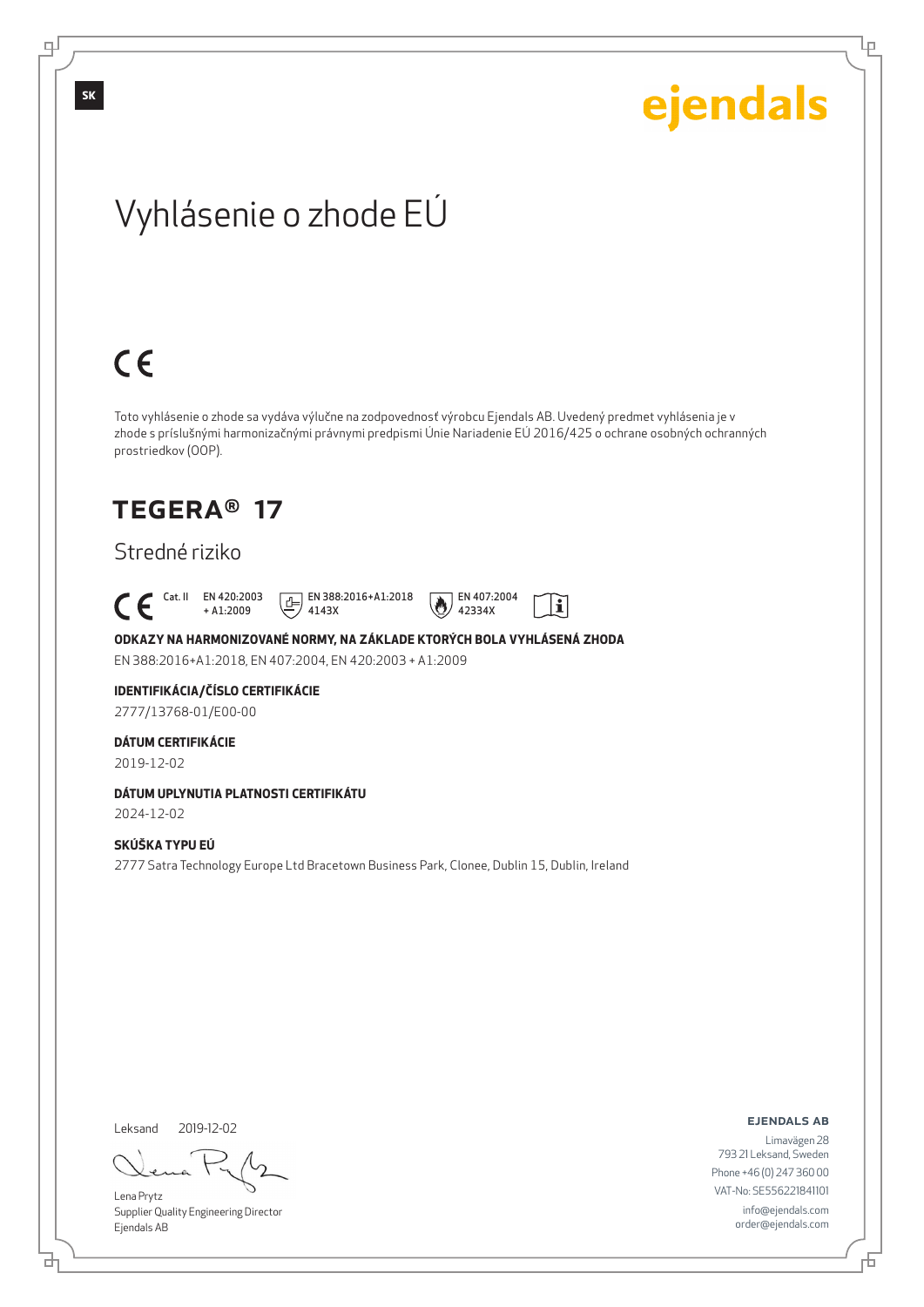

Leksand 2019-12-02

<u>다</u>

Lena Prytz Supplier Quality Engineering Director Ejendals AB

ejendals ab

Limavägen 28 793 21 Leksand, Sweden Phone +46 (0) 247 360 00 VAT-No: SE556221841101 info@ejendals.com order@ejendals.com

Đ

Lρ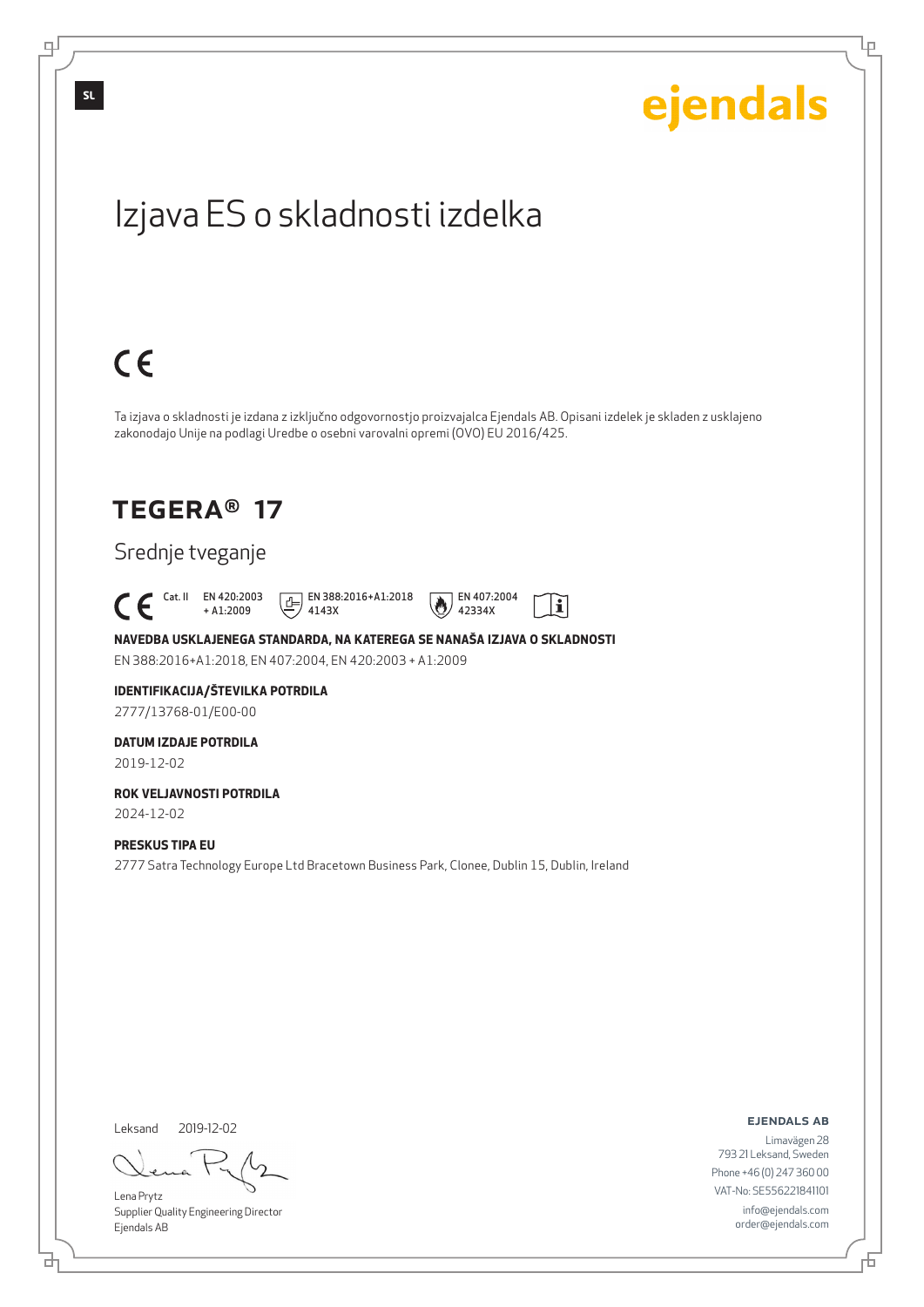# ejendals

Lρ

## ES atitikties deklaracija

# $C \in$

Ši atitikties deklaracija pateikiama tik gamintojo "Ejendals AB" atsakomybe. Nurodytas objektas atitinka Sąjungos derinamųjų teisės aktų asmeninių apsaugos priemonių reglamentą ES 2016/425.

### TEGERA® 17

### Vidutinė rizika

## $\begin{bmatrix} \text{Cat. II} & \text{EN }420:2003 \\ + A1:2009 \end{bmatrix}$

+ A1:2009





**NUORODOS Į SUDERINTUS STANDARTUS, KURIAIS REMIANTIS DEKLARUOJAMA ATITIKTIS** EN 388:2016+A1:2018, EN 407:2004, EN 420:2003 + A1:2009

## **IDENTIFIKAVIMAS / SERTIFIKAVIMO NUMERIS**

2777/13768-01/E00-00

#### **SERTIFIKAVIMO DATA**

2019-12-02

#### **SERTIFIKATO GALIOJIMO PABAIGOS DATA**

2024-12-02

#### **ES TIPO PATIKRINIMAS**

2777 Satra Technology Europe Ltd Bracetown Business Park, Clonee, Dublin 15, Dublin, Ireland

Leksand 2019-12-02

Lena Prytz Supplier Quality Engineering Director Ejendals AB

ejendals ab

Limavägen 28 793 21 Leksand, Sweden Phone +46 (0) 247 360 00 VAT-No: SE556221841101 info@ejendals.com order@ejendals.com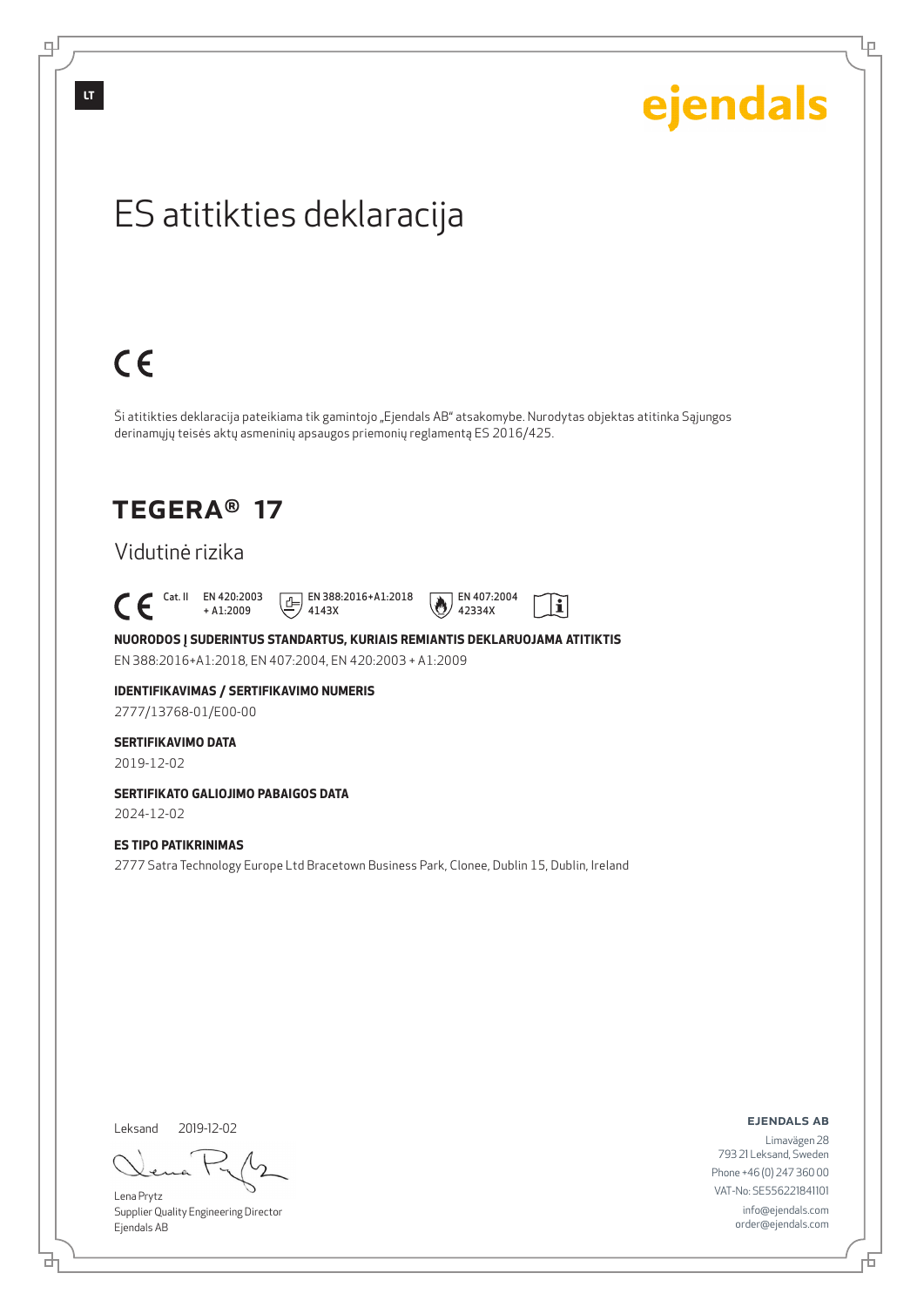

Lena Prytz Supplier Quality Engineering Director Ejendals AB

<u>다</u>

டி

Lρ

VAT-No: SE556221841101 info@ejendals.com order@ejendals.com

Đ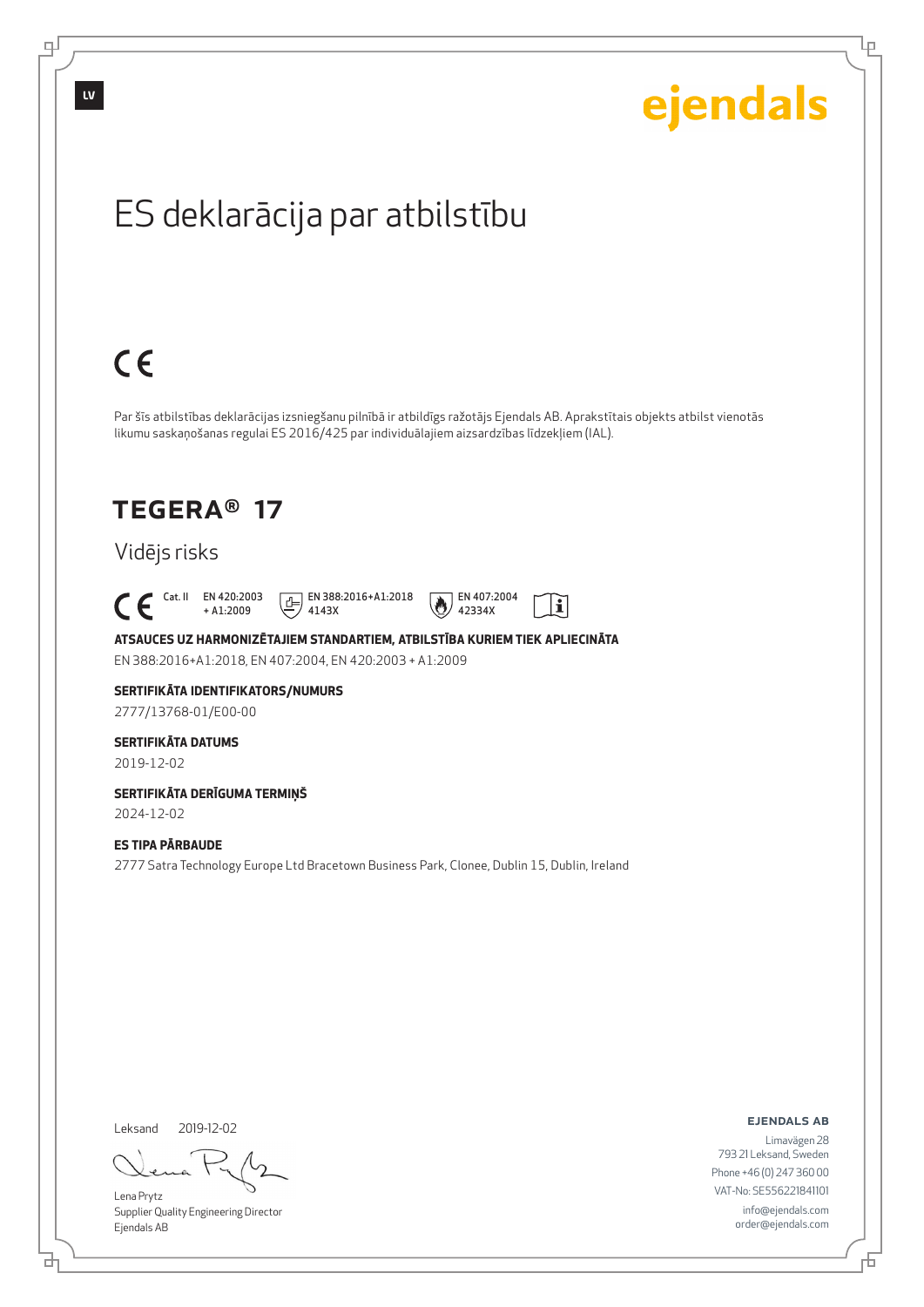## TEGERA® 17 Среден риск Cat. II EN 420:2003 + A1:2009  $E$  EN 388:2016+A1:2018 4143X EN 407:2004 42334X ЕС декларация за съответствие Настоящата декларация за съответствие е издадена на отговорността на производителя Ejendals AB. Предметът на декларацията е в съответствие със законодателството на Съюза за хармонизация относно личните предпазни средства (ЛПС), Регламент (ЕС) 2016/425.

**ПОЗОВАВАНИЯ СЕ ХАРМОНИЗИРАНИ СТАНДАРТИ, ЗА КОИТО СЕ ДЕКЛАРИРА СЪОТВЕТСТВИЕ** EN 388:2016+A1:2018, EN 407:2004, EN 420:2003 + A1:2009

 $\mathbf{i}$ 

**ИДЕНТИФИКАЦИЯ/НОМЕР НА СЕРТИФИКАТА** 2777/13768-01/E00-00

**ДАТА НА ИЗДАВАНЕ НА СЕРТИФИКАТА 2019-12-02**

**ДАТА НА ВАЛИДНОСТ НА СЕРТИФИКАТА 2024-12-02**

**ЕС-ТИП ИЗСЛЕДВАНЕ** 2777 Satra Technology Europe Ltd Bracetown Business Park, Clonee, Dublin 15, Dublin, Ireland

Leksand

브

2019-12-02

Lena Prytz Supplier Quality Engineering Director Ejendals AB

ejendals ab

Đ

Ļμ

ejendals

Limavägen 28 793 21 Leksand, Sweden Phone +46 (0) 247 360 00 VAT-No: SE556221841101 info@ejendals.com order@ejendals.com

**BG**

 $C \in$